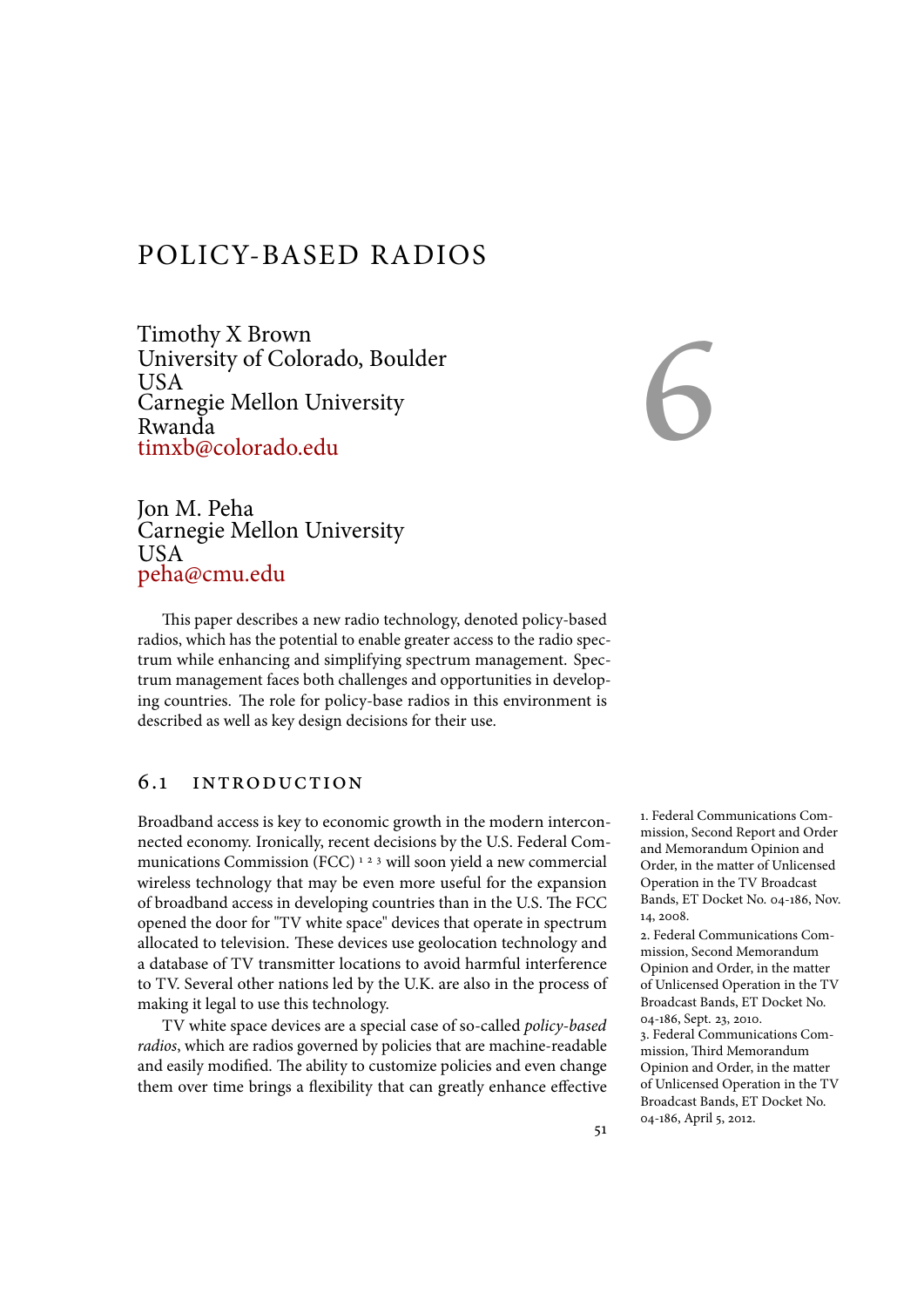use of spectrum, especially in developing nations which have spectrum needs and resources that are somewhat different from the economies that tend to drive demand for wireless devices. Nevertheless, there are challenges to applying policy-based radio technology in order to meet the broadband needs of developing countries. There are significant differences in regulation, how the network will be used, and the underlying infrastructure that need to be addressed. Many countries have highcapacity transmission networks, but are severely limited in last-mile connections. Rwanda for instance has 2,300 kilometers of fiber optic cables connecting distant parts of this small country but limited distribution and access to the end users. Last-mile connectivity could be provided by policy-based radio devices. For instance, TV white space frequencies are better suited to provide coverage in hilly or densely foliated terrain than higher frequencies. Moreover, if there were regulatory reform, the amount of spectrum that could be available to policy-based radio devices is likely to be much greater in places in developing countries than in major U.S. and U.K. markets, because there is spectrum that remains fallow in developing countries in part because this spectrum is unavailable in the largest markets; this prevents manufacturers, standards bodies, and regulators from unleashing wireless devices in these bands that would only be useful in smaller markets.

This discussion suggests that policy-based radios will have a role to play in broadband access. This paper argues that these radios can play a significant role for spectrum regulators to manage many aspects of the radio spectrum. Though there remain challenges to the widespread use of policy-base radios, which we discuss, the technology has developed to the point where its use should be considered.

# 6.2 challenges to spectrum management

Spectrum management faces several challenges especially in developing countries. For instance, Africa falls within the International Telecommunication Union's Region 1 for the purpose of managing the global spectrum. Region 1 also includes Europe and the Middle East and so supports diverse economies. Africa's population density is about one fifth of Western Europe's and the per capita GDP is about 22 times smaller. From these figures we can expect that the spectrum needs of Africa may differ from other parts of Region 1. Within Africa there are also many differences between countries.

Country spectrum regulators need to balance competing needs on several levels. First, they must balance allocations for individual countries versus the larger Region 1. Deviations from Region 1 band plans can lead to interference at international borders that is difficult to manage. Second, they must balance custom radio applications versus regional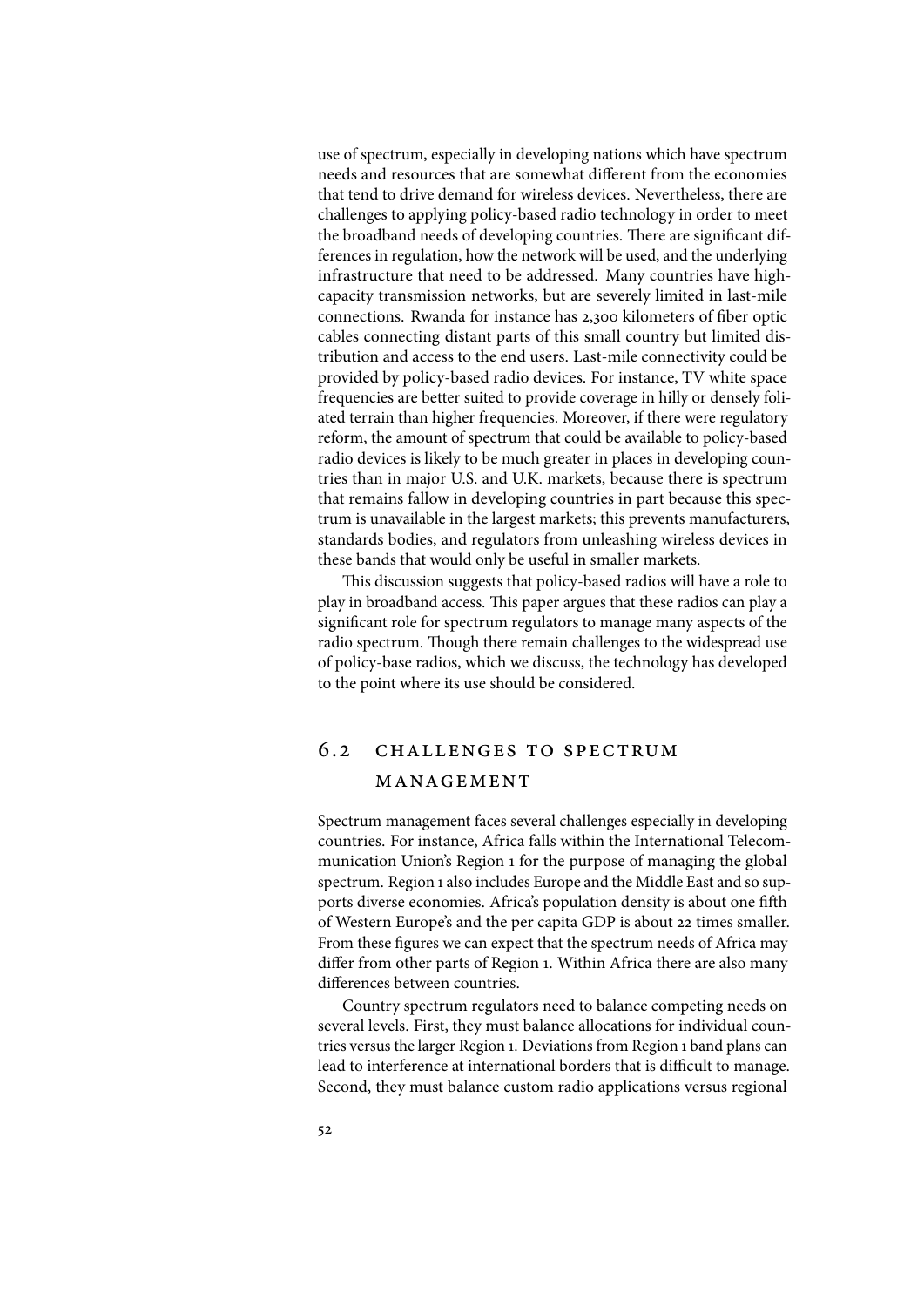and global standards. Modern radio equipment is complex. Managing and maintaining radio software and hardware leads to costly devices unless these fixed engineering costs can be spread across many units. So, spectrum managers must avoid disqualifying the use of low-cost commodity radios through non-standard allocations. Third, though a non-standard allocation today may be consistent with current uses in adjacent countries and current technologies, spectrum use evolves continuously. As countries develop, previously under-used bands in bordering countries become more used within existing allocations making cross-border interference challenges more acute. We would also expect that regional allocations will change to accommodate changing use of the radio spectrum. Even within existing allocations, new services that are socially and economically important can emerge. In short, spectrum regulators need a future-proof technology that allows them to unlock the spectrum's potential both today and in the future.

Historically, spectrum allocations have been "hardcoded" in the radio devices themselves. For instance, the allocation to broadcast radio is encoded in the tuners of the millions of consumer radios sold. This static coding in the radio devices is a drag on change and innovation. Because of this drag, allocations have tended to be static with very infrequent changes. Spectrum allocations continue long after the original utility has subsided and there is significant "friction" to changing allocations. As a result, when new spectrum needs arise spectrum is not available. This leads to spectrum hoarding and spectrum warehousing whereby spectrum licensees fight to keep their spectrum even when their spectrum use is socially suboptimal.

While spectrum is fully allocated, paradoxically, studies show that much of the valuable spectrum is underutilized for much of the time. The result is a gross under-utilization of the spectrum. Spectrum measurements even in large cities of countries such as the United States and Great Britain show that no transmissions can be detected from a fixed receiver in the vast majority of spectrum at any given time 4. In a partic- 4. Federal Communications Comular frequency band, if there are regions in which new devices can be allowed to transmit without causing harmful interference to any incumbent systems, then these regions are referred to as spectrum *white spaces*. White-space sharing occurs when devices are allowed to transmit when and only when they can determine that there is white space. Moreover, even when spectrum is in use, it may be possible for additional devices to operate without causing harmful interference under the right technical constraints. This is referred to as gray space sharing<sup>5</sup>. Opportunities for both white space sharing and gray space sharing are inevitable because of the relatively static way spectrum has traditionally been managed. For example, a license-holder may be given exclusive rights to transmit at all times throughout a large region, when it only wants to operate in part of the region for part of the time. Note that white space can change over time, e.g. if that license-holder decides to deploy transmitters in new locations, or if a TV broadcaster changes its antenna or transmit power.

mission. In the matter of Facilitating Opportunities for Flexible, Efficient, and Reliable Spectrum Use Employing Cognitive Radio Technologies, (ET Docket No. 03- 108) and Authorization and Use of Software Defined Radios (ET Docket No. 00-47), ET Docket No 03-222 Notice of proposed rulemaking and order. Dec. 30, 2003.

5. J. M. Peha, "Spectrum Sharing in the Gray Space," Telecommunications Policy, Vol. 37 No. 2-3, March, 2013, pp. 167-77.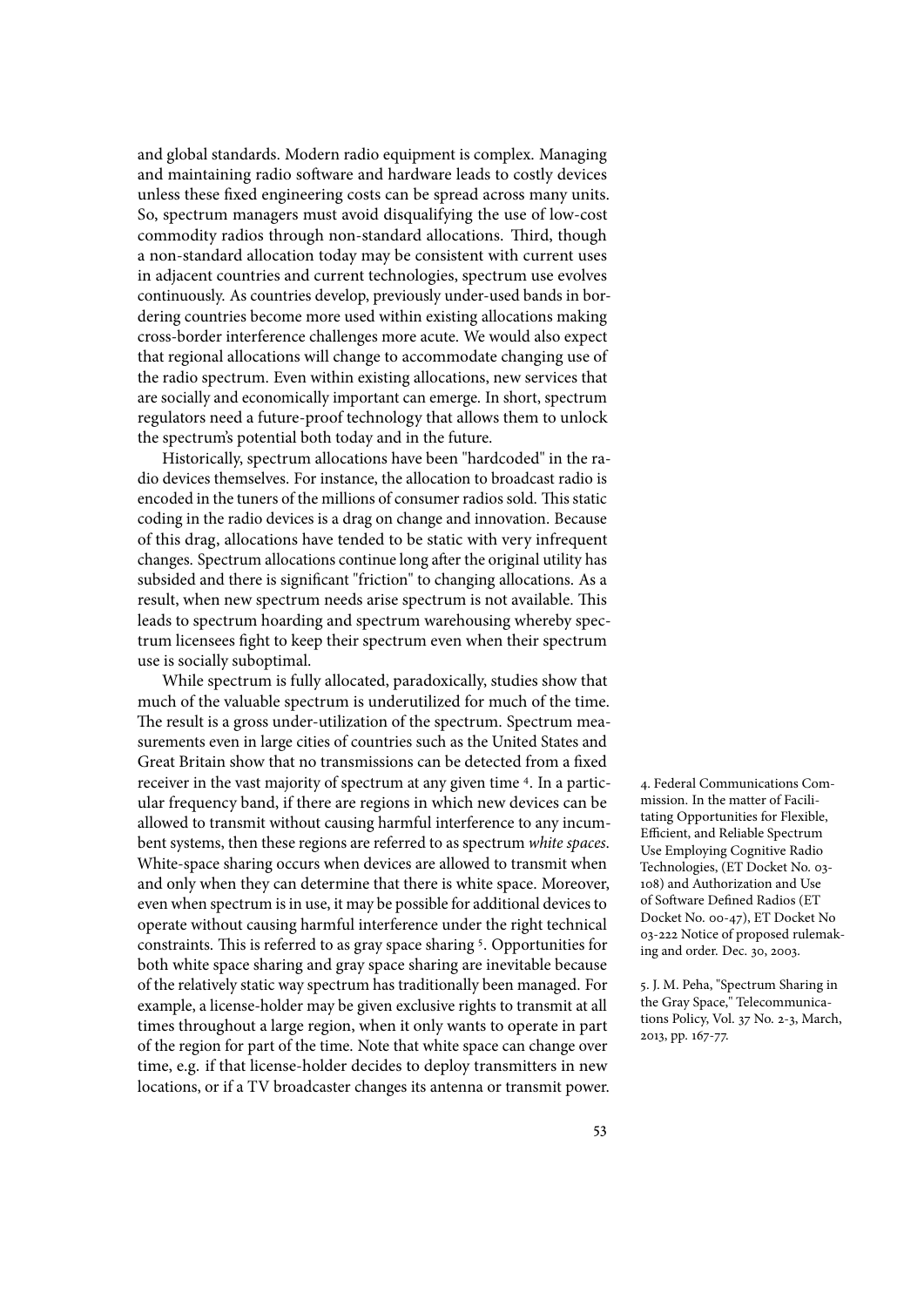That is why the flexibility inherent in policy-based radios is important.

Attempts to share spectrum are common but they are not always successful. In the United States, for example, garage door opener manufacturers were allowed to operate in a radar band on a secondary basis. Eventually, these secondary users became so prevalent that the primary user was required to invest to mitigate the growing number of interference cases. It is worth noting that it was not the primary user that was suffering harmful interference but rather the garage door openers. Moreover, the interference problems were unexpected, but because the garage door openers were already widely deployed with hard-coded sharing policies, there was no easy way to change the technology so that interference would not be problematic. This cost the primary user. Thus, it is understandable that primary license holders are reluctant to share their spectrum with even the most benign of other services. More flexible technology may reduce such problems, and thereby encourage greater sharing.

Moreover, there is particularly great opportunity in developing countries for sharing. In Rwanda, for instance, there is a single TV channel in use (although there are multiple transmitters on this channel according to the DVB standard). Currently there are plans for at most two other TV transmitters. This implies that only 24 MHz is occupied out of the 320 MHz allocated to TV broadcasting. In addition to TV there are many other spectrum bands that may be unused in a developing country such as maritime bands in landlocked regions, and satellite downlink bands far from any satellite users,

Based on these arguments, it is clear that there needs to be a mechanism to reduce the friction associated with spectrum sharing, to increase the ability of countries, especially developing countries, to flexibly allocate and reallocate spectrum.

# 6.3 cognitive and policy-based radios

A policy-based radio is a "radio in which the behavior of communications systems is governed by machine-interpretable policies that are modifiable," where a policy is a "set of rules governing radio system behavior"<sup>6</sup>. Policies can be relatively static to describe conventional spectrum allocations, or they can describe dynamic spectrum sharing. They can encode hardware limits, such as the allowed tuning range of the underlying frequency agile radio, as well as bands to be avoided. In this way the policy-based radio is a unified mechanism to reason about multiple facets of spectrum use.

These policies may be established by regulators, standards bodies, manufacturers, system operators, or more likely some combination thereof. Thus, it is possible to change how a policy-based radio is al-

6. SDR Forum, "Cognitive Radio Definitions and Nomenclature," SDRF-06-P-0009-V1.0.0, Sept. 10, 2008.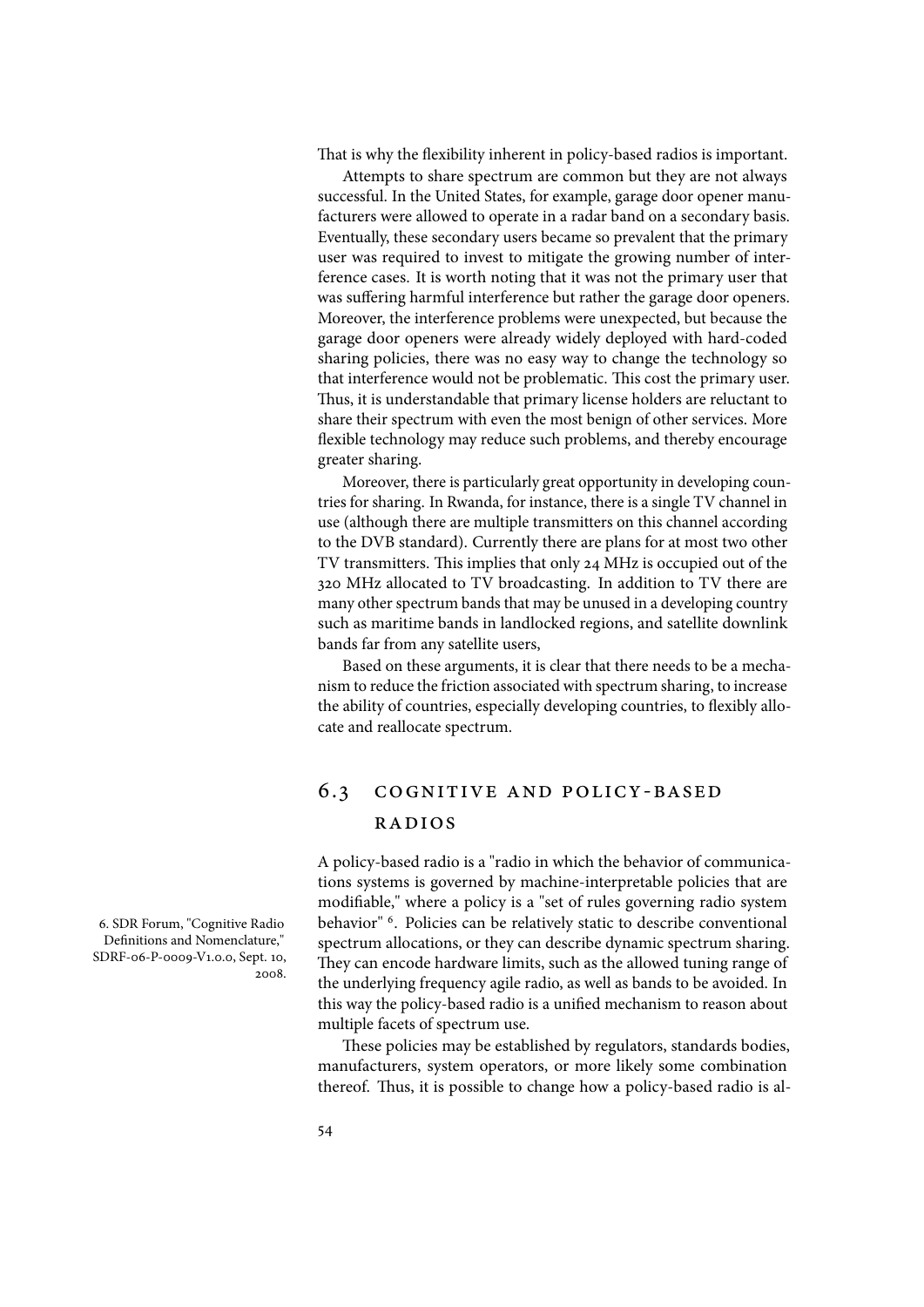

Figure 6.1: Functional blocks of a cognitive policy-based radio

lowed to access spectrum simply by modifying a few input files. This modification may happen when the device is produced, perhaps to take a mass-produced general-purpose policy-based radio and then customize it at little cost for different national markets. On the other hand, modification may occur after the system has already been deployed, perhaps to keep pace with changing regulations, or to shift out of a band after unexpected harmful interference has been observed.

The concept of a policy-based radio can be made even more powerful when combined with that of *cognitive radio*, *software-defined radio*, or both. A cognitive radio is a "radio or system that senses, and is aware of its operational environment and can dynamically and autonomously adjust its radio operating parameters" <sup>7</sup>. One way that a radio may be handiocommunication Study reconfigured in this way is to make use of spectrum that it somehow senses is available. A software-defined radio is a radio that can be reconfigured through software, as opposed to hardware modifications. Great progress has been made in recent years on making policy-based radios, cognitive radios, and software-defined radios that are cost-effective, and although the concepts are orthogonal, they are also mutually reinforcing in the realm of spectrum access. As an example, Figure 1 shows a radio that is cognitive, since it has sensing in the form of spectrum awareness, the ability to reconfigure in the form of frequency agility that can alter frequency and modulation, and a cognitive or decision-making capability. The radio is also policy-based, since decisions are made in consideration of spectrum policies that are modifiable.

The choice of bands is a so-called *spectrum access* decision that is based on several factors. *Device status* is information such as the device location. *Spectrum awareness* is how the cognitive radio discovers what frequency bands are not being used by an incumbent user and thus potentially available. We focus here on methods that combine the device status and spectrum policies. *Spectrum policies* are machine readable Groups, "Working Document Towards A Preliminary Draft New Report: Software Defined Radio In Land Mobile Services," International Telecommunications Union Document 8A/121-E, 15 September 2004.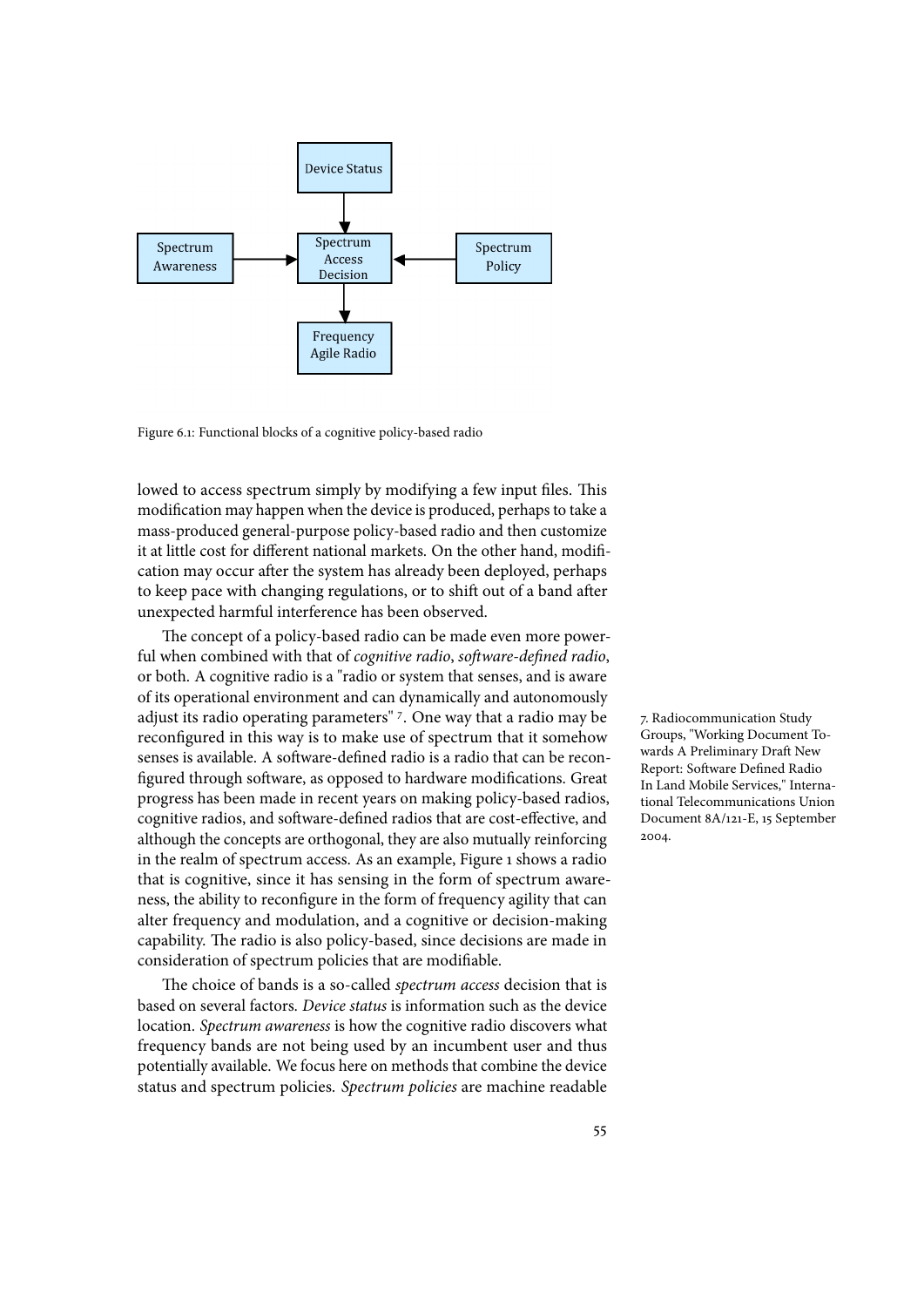8. I.F. Akyildiz, W.Y. Lee, M.C. Vuran, S. Mohanty, "NeXt generation dynamic spectrum access cognitive radio wireless networks: A survey," Computer Networks, 50(13), 2127-2159, 2006.

limited leases in radio systems," IEEE Communications Magazine, vol. 45, no. 6, pp. 76-82, June 2007.

in the Gray Space," Telecommunications Policy, Vol. 37 No. 2-3, March, 2013, pp. 167-77.

11. R. Saruthirathanaworakun, J. M. Peha, and L. M. Correia, "Opportunistic Sharing between Rotating Radar and Cellular," IEEE Journal on Selected Areas in Communications, Vol. 30, No. 10, pp. 1900-10, Nov. 2012.

rules that specify in what frequency bands the radio is permitted (or prohibited) to transmit, at what locations, when they can be accessed, and under what conditions. Thus to transmit in a band requires that the band is within the capabilities of the radio, not occupied by an incumbent user, and that there is a policy stating that its use is appropriate for the application. The spectrum access decision is not an isolated and fixed decision. Both the transmitter and receiver must find and agree on a common spectrum band in a so-called rendezvous process. As conditions change such as a change in location the radios must make a handoff from one band to another in what is denoted a spectrum handoff 8

# 6.4 ADVANTAGE OF POLICY-BASED radios for spectrum sharing

Policy-based radios present several advantages for spectrum sharing.

#### 6*.*4*.*1 *Making more spectrum available*

The policy-based radio allows finer-grained allocations of spectrum over time, frequency, and location. A policy can be thought of as a time-limited lease that specifies a period over which a right to access و. J. M. Chapin, W. H. Lehr, "Time-  $\quad$  the spectrum within the applicable technical constraints is valid <sup>9</sup>. The period can range from a short term such as a fraction of an hour to long terms that extend into months. The periods have start and stop times and may be valid starting at some future time. The policy can specify daily or weekly schedules of allowed operation. The policies can allocate large allotments of spectrum but can as well specify down to individual channels or sub-channels. The policy can specify frequency-dependent power limits. Locations can be precisely defined to protect incumbent users while maximizing the area where a band can be used.

As an example, policies to operate in and near a radar band would first define areas around the radar sites where the band cannot be used. which are known as *exclusion* zones, and areas where the band can be 10. J. M. Peha, "Spectrum Sharing used. If gray-space sharing <sup>10</sup> is supported, there will also be areas where usage is allowed, but only within specific technical constraints carefully designed to protect the radar from harmful interference<sup>11</sup>. Policies for allowing spectrum use directly in the band would have larger exclusion zones, while adjacent bands may have smaller exclusion zones. The policies would be valid for a month at a time and renewed at, say, weekly intervals. The result is a seamless access to the band over time. When a new radar is to be installed, the new radar site will be incorporated into new policies and the radar operator can have confidence that the old policies will expire within a month freeing up the spectrum around the new site. Similarly, if an existing radar is upgraded to a new technology,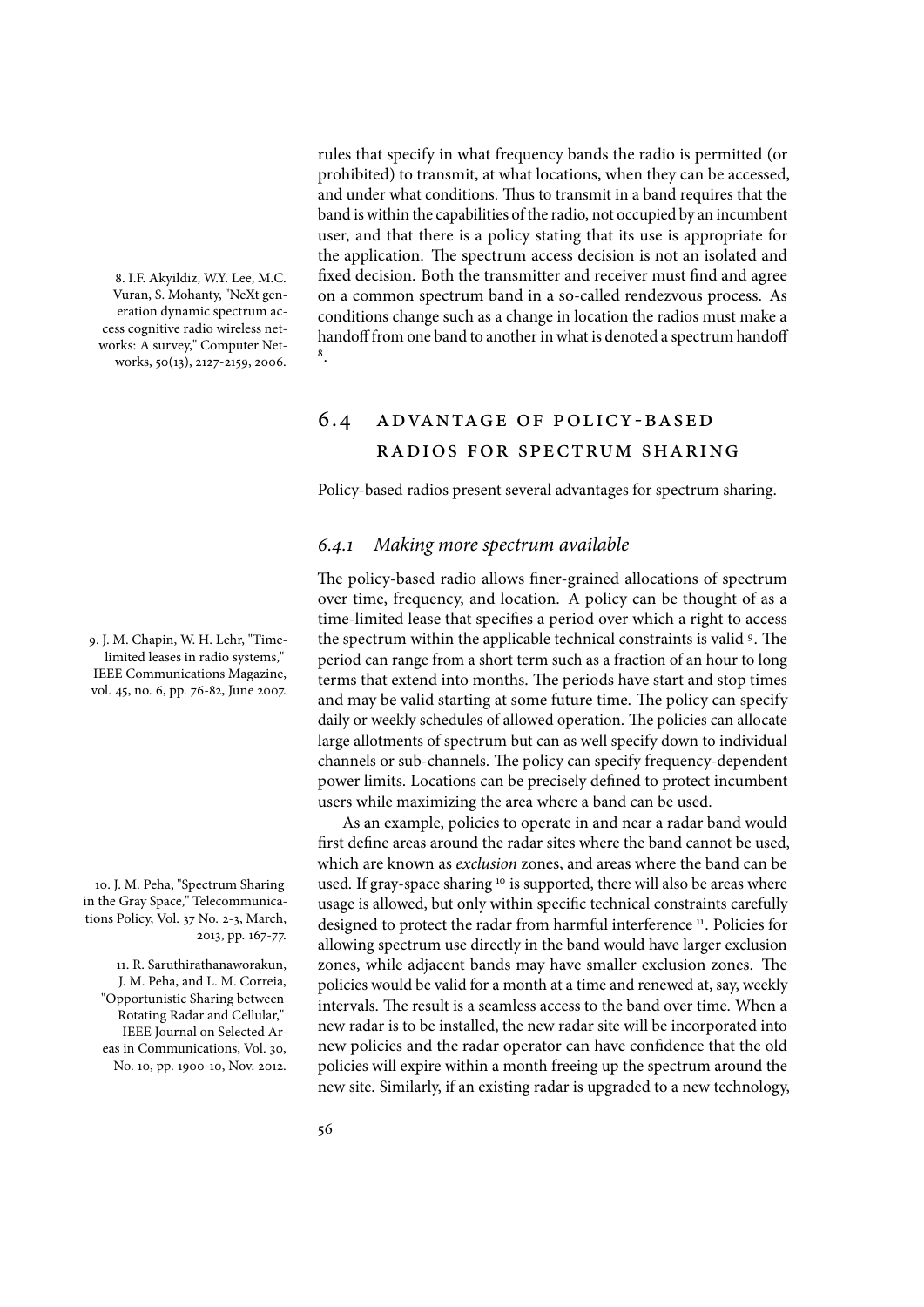this may lead to changes in the size of the exclusion zone, or changed in the policies governing gray-space sharing.

More generally, policies address the problem of static spectrum management. Fine-grained allocations foster more efficient use of the spectrum with greater communication capacity to support future growth and innovation in wireless applications. More importantly, policy-based radios can use such allocations automatically while still adhering to stakeholder requirements. This automation provides government regulatory flexibility that is not currently present and promotes better use of the spectrum. Spectrum regulators such as the FCC in the United States, recognize that policy-based radios can be applied to dynamically reuse white spaces in licensed spectrum bands, thereby efficiently utilizing under-utilized spectrum<sup>12</sup>.

## 6*.*4*.*2 *Making spectrum management simpler and more reliable*

Spectrum does not come from a single source. The spectrum used by an end user may come directly from a top-level national spectrum regulator or it may come from spectrum assigned to intermediate spectrum brokers, frequency coordinators, or service providers. Policies can encode the delegation of spectrum management from a top-level allocation to a spectrum manager through sub-policies and sub sub-policies that further delegate spectrum management. Coordination can be delegated to the lowest level that is sufficient. A specific policy would need to have its provenance traced through parent policies back to a trusted source. Since the policies are machine readable it is easy for end-users, intermediate spectrum managers, or national spectrum regulators to automatically check them for logical consistency and to detect potentially conflicting allocations. Further, using cryptographic digital signatures, the policies can be authenticated as being valid without malicious or benign errors. This policy distribution concept has been described by Brown and Sicker<sup>13</sup>.

## 6*.*4*.*3 *Making spectrum regulations evolvable*

Policy-based radios allow regulators to adopt spectrum policies with the expectation that those policies will evolve over time, which has great advantages. One of those advantages is the use of strategies that deliberately learn from experience. When spectrum is shared, there is often some degree of uncertainty regarding the risk of harmful interference. Since regulators are usually obligated to protect incumbent systems, this uncertainty leads to very conservative rules. Moreover, once these rules are in place, they are hard to change. Currently, spectrum technical rules are often written into federal regulations, and changes are slow and difficult, in part because transparent administrative procedures are inherently slow compared to the pace of innovation in wireless technology, 12. Federal Communications Commission, Spectrum policy task force report, (ET Docket No. 02-135), Nov. 2002. http://hraunfoss.fcc. gov/edocs\_public/attachmatch/ DOC-228542A1.pdf .

13. T. X Brown, D. Sicker, "Secure Distribution of Spectrum Policies to Cognitive Radios in Unmanned Aircraft Systems," Proc. AIAA Infotech Aerospace Conf., Atlanta, Apr. 20-22, 2010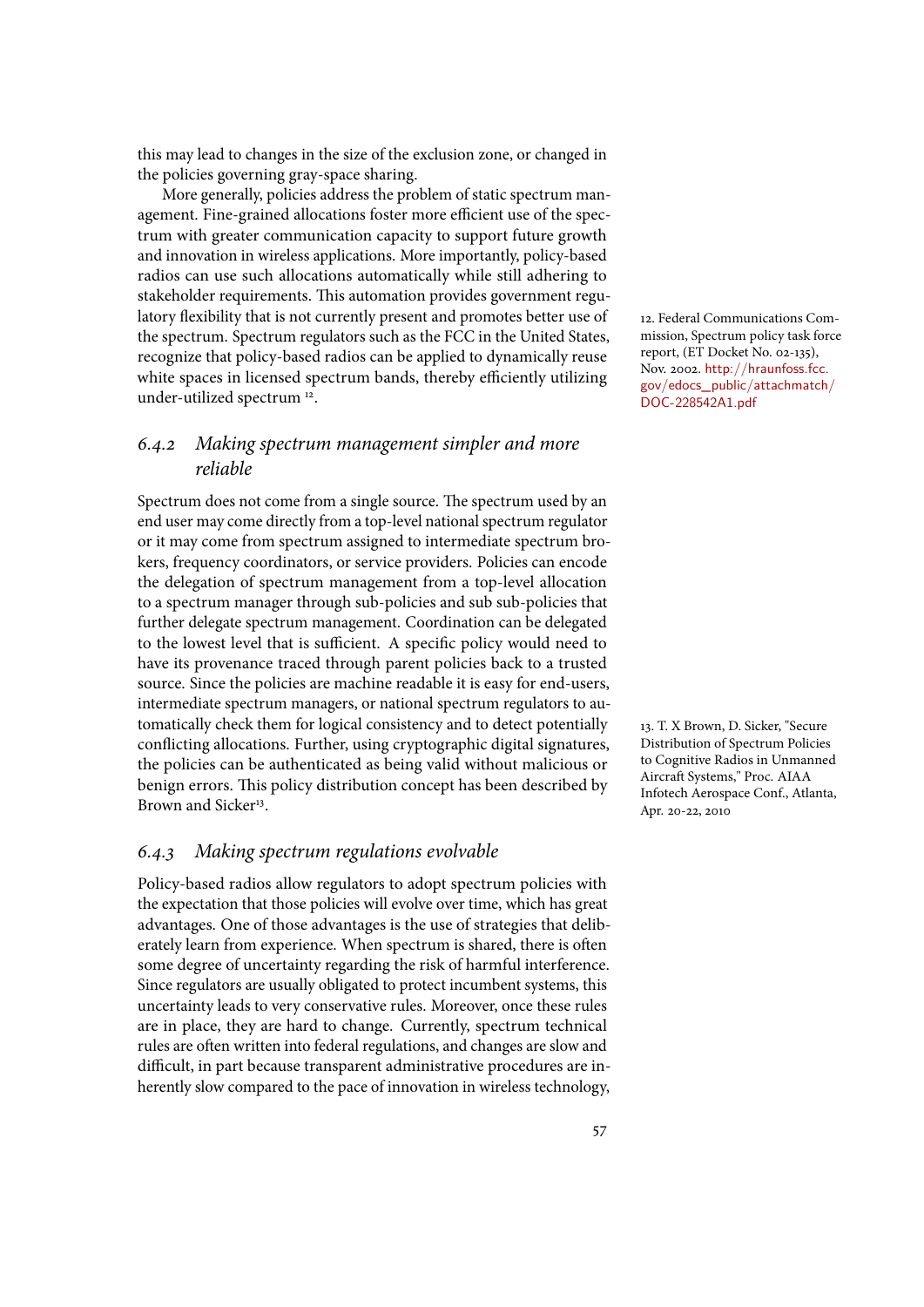agement Policy Options," IEEE Communications Surveys, Vol. 1, No. 1, Fourth Quarter 1998.

trum through Spectrum Policy Reform and Cognitive Radio," Proceedings of the IEEE, Vol. 97, No. 4, pp. 708-19, April 2009.

and in part because some changes face stiff resistance from existing users since those changes can make radios obsolete. As a result, excessively conservative choices in rules may persist for years or decades. Policybased radios enable spectrum managers to flexibly change rules over time to incorporate experience in the field and track new technology. For instance, the policy for secondary use in a radar band may start with policies that have large exclusion zones and low power limits. With experience these policies may be relaxed or tightened to manage the interference to the radar. Further, parallel policies can require, say, spread spectrum to promote alternate technologies.

Policy-based radios also help regulators address the challenge of 14. Jon M. Peha, "Spectrum Man- usage flexibility. As discussed by Peha<sup>14</sup>, one of the dilemmas that regulators face is how much technical flexibility to give license-holders and unlicensed spectrum-users. It is often possible to reduce the risk of harmful interference when systems must coexist, provide some degree of interoperability, or leave the door open for technologies not yet invented to share a band efficiently by imposing some technical limits on devices, but doing so also limits innovation in ways that may turn out to be significant. In the past, finding the right balance has meant predicting the future, but this is not necessary with policy-based radios. For example, perhaps a shared spectrum band was created with few constraints on devices. Over time, it is determined that devices interfere with each other in unexpected ways. This occurred in unlicensed bands when WiFi devices were found to cause harmful interference to bluetooth devices. At the time, the only option was to change the technologies, and wait for legacy devices to reach their end of life. Had these been policy-based radios, an additional option would have been available to regulators: they could have split the unlicensed band into two pieces, each with more technical constraints than were initially imposed, and one better suited for WiFi and the other better suited for bluetooth.

#### 6*.*4*.*4 *Facilitating spectrum leasing to increase e*(*ciency*

The right to access spectrum can be obtained from either of two very 15. J. M. Peha, "Sharing Spec- different sources: a regulator and a spectrum license-holder <sup>15</sup>. In addition to giving regulators greater ability to safely make fine-grained time-limited policies, policy-based radios bring these same capabilities to license-holders. As discussed in Section 2, some spectrum held by license-holders is typically unused, in part because of coarse spectrum allocations that cover a large region when the spectrum is needed in only part of the region, or that cover all time even though the spectrum is used only occasionally. Moreover, since spectrum is difficult to obtain, users may warehouse it for future applications, or even hoard it to prevent competition, which causes more spectrum to be unused for extended periods.

> License-holders can lease their unused spectrum temporarily to other parties. Spectrum leasing became legal in the U.S. in 2003 and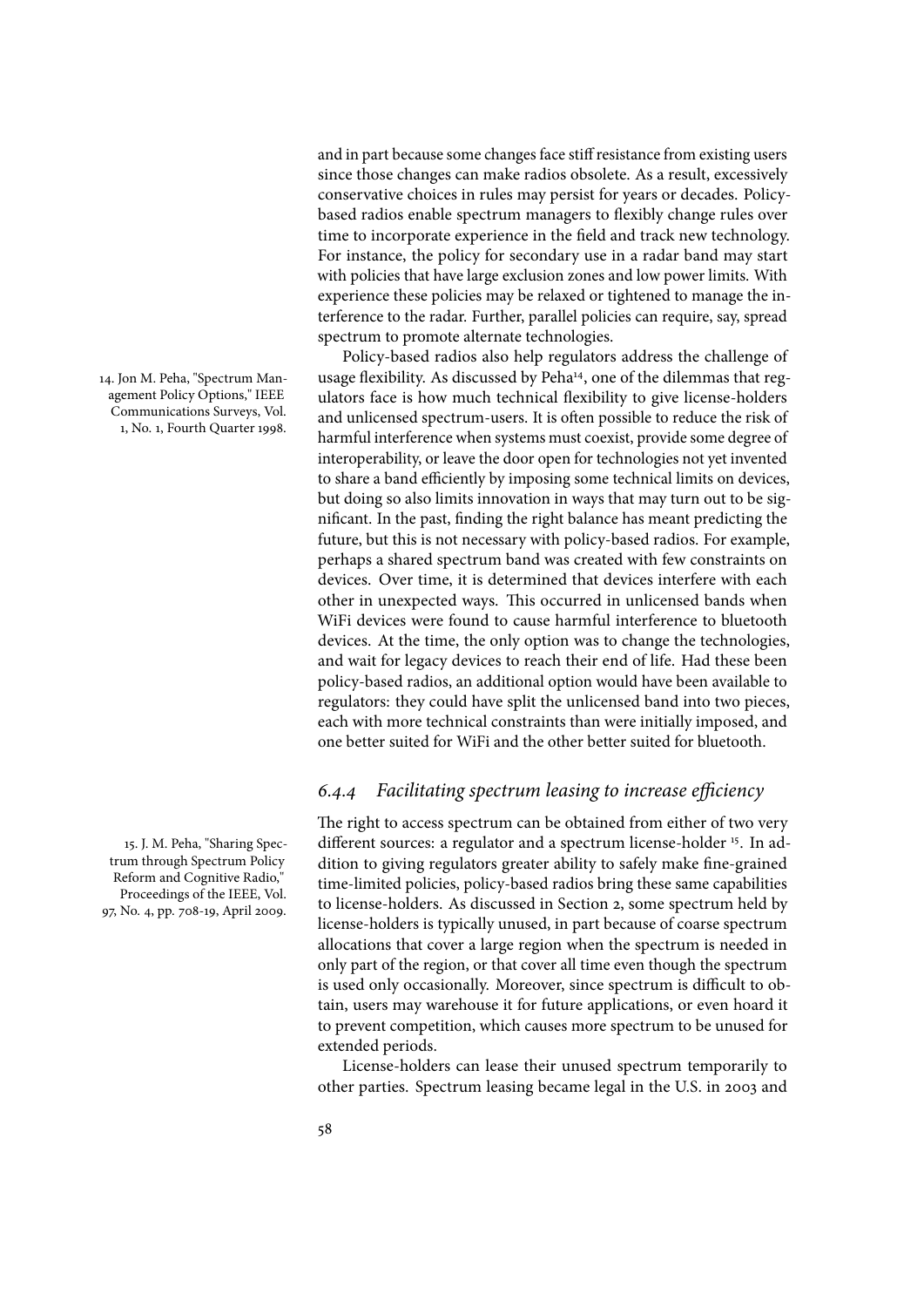2004<sup>16</sup><sup>17</sup>. Because license-holders can be paid for these arrangements, 16. Federal Communications Comthey have incentive to maximize the amount of spectrum in use. While the idea of leasing is not new, the policy-based approach gives incumbent users the ability to embed powerful and precise control over secondary users into these arrangements. Machine readable policies can precisely define lease terms in a leasing agreement, and make it easier for lessees to follow these terms strictly. Moreover, these machine-readable policies are time-limited, which limits the risk even if the terms are found later to be unfavorable to either the lessor or lessee. Thus, the policybased approach could encourage more spectrum holders to lease their spectrum.

For instance, a spectrum holder that operates in an urban area may lease spectrum for a service in rural areas. Similar to the spectrum regulator in the previous section, the spectrum holder can start with conservative leasing terms for short trial periods that with experience evolve and extend for longer periods. If interference is found to be problematic the spectrum holder could choose to not renew the shortterm lease or to appropriately modify the terms.

As a result of this greater control both before and after a lease, more spectrum will be offered up for leasing. Other users may be more willing to share spectrum such as between different government agencies. Further spectrum that has been allocated at the Region 1 level to services that are unused in individual countries can be made available in a controlled way. Spectrum that is tied up because of these inefficiencies can be unlocked by spectrum managers through policy-based radio technology.

#### 6.5 stakeholder requirements

One of the many uses of policy-based radios is to allow new users to share spectrum with an existing spectrum user. In this model the existing spectrum user is denoted the *incumbent*, and the new user that is attempting to use the spectrum is denoted the *entrant*. The incumbent and the entrant as well as the regulator have requirements that a spectrum sharing approach must meet.

The incumbent is most concerned with assured coexistence and compatibility to avoid harmful interference. They are also concerned with their rights to use the spectrum or to change and upgrade incumbent operation without limitations imposed by the new entrant. They want to avoid the earlier radar band example where a change in the incumbent operation led to a complaint by the garage door opener new entrant. The sharing arrangement should be secure, trusted, and enforceable.

The new entrants also are concerned with coexistence and compatibility and to not be subjected to unreasonable interference protection criteria. Further, since they are accessing the spectrum on a secondary basis, they want assurances that the spectrum sharing scheme will conmission, Report and Order and Further Notice of Proposed Rulemaking, in the matter of Promoting Efficient Use of Spectrum Through Elimination of Barriers to the Development of Secondary Markets, WT Docket No. 00-230, Oct 2003.

17. Federal Communications Commission, Second Report and Order, Order on Reconsideration, and Second Further Notice of Proposed Rulemaking, In the Matter of Promoting Efficient Use of Spectrum Through Elimination of Barriers to the Development of Secondary Markets, WT Dkt No. 00-230, Sept. 2004.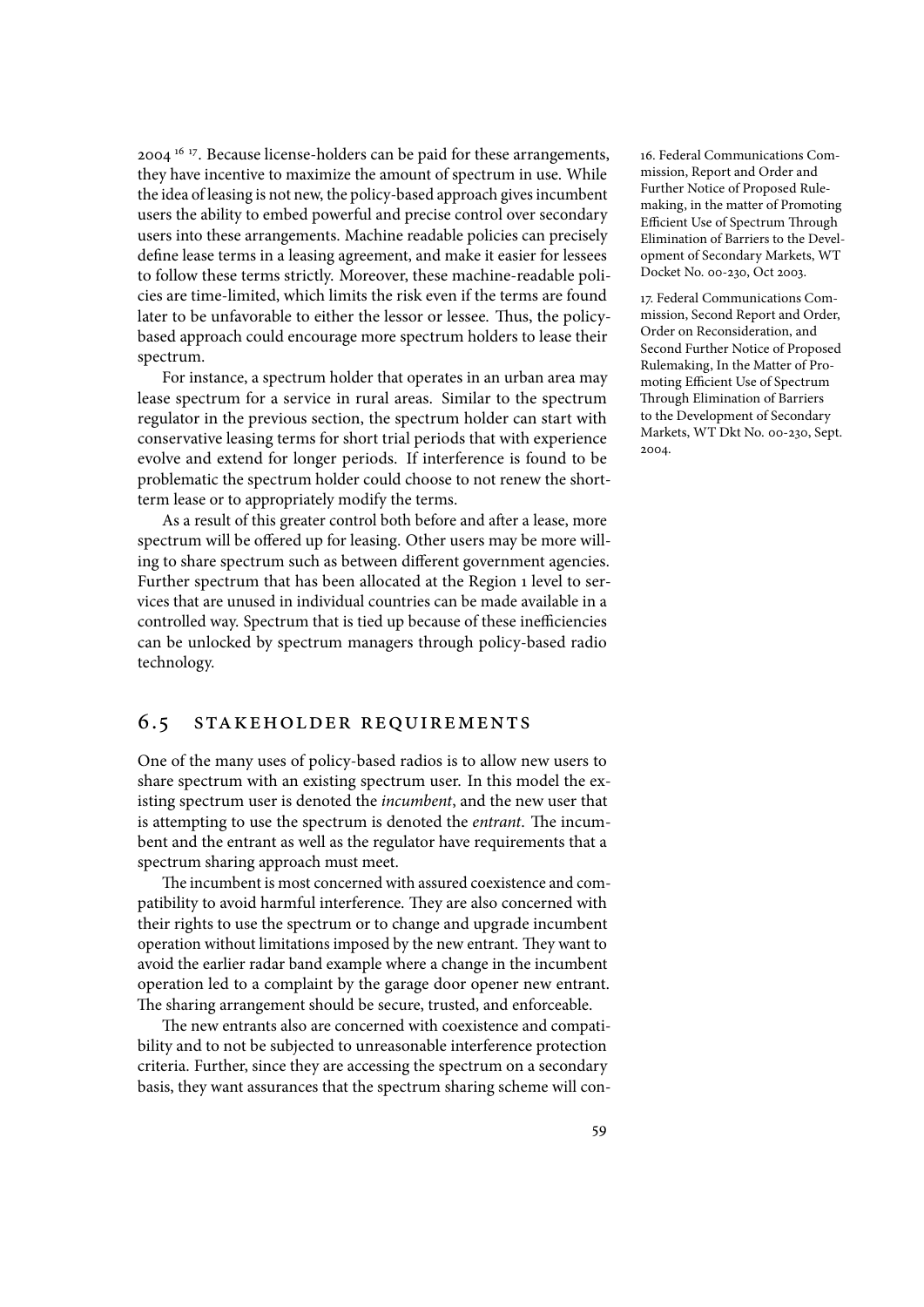tinue and they can design long-lived hardware and services around the scheme. They also want assurance that the scheme will produce sufficient useful spectrum.

The regulator is concerned with making sure that the spectrum sharing schemes are both flexible to allow the greatest utility in sharing but also low-cost and easy to manage by the regulator. As a principle, the regulator should avoid over specifying the technical details of sharing since best practices will evolve with experience.

# 6.6 spectrum access through policy-based radios

Spectrum access is the process by which the policy-based radios choose which frequency bands to communicate. It consists of several dimensions related to the type of spectrum, which parties control its use, and how it interacts with applications. Conceptually, spectrum access can be thought of as having an appropriate policy that permits usage of a specific band for a specified period. This section is the most detailed in order to highlight the rich set of options available to the regulator provided by policy-based radios.

### 6*.*6*.*1 *Types of Spectrum Access*

There are many different policies regarding spectrum access, any one of which can in theory be written in machine-readable form, albeit with a large number of fields. A system may be granted exclusive access, or it may share spectrum with others. If there is sharing, there are two 18. J. M. Peha, "Sharing Spec- $\qquad$  fundamental traits that define the nature of the sharing  $^{18}.$  First, there can be *primary-secondary* sharing, where primary devices are relatively unconstrained and secondary devices are prohibited from accessing the spectrum in a manner that causes harmful interference to a primary device, and there can be sharing among *equals*, where all devices have equal priority and equal responsibility to avoid interference to the others. Primary-secondary sharing is preferable when one kind of system is more important, or when one kind of system is already deployed and cannot easily be changed. Thus, we can deploy policy-based secondary devices without making any changes to the legacy primary systems. In the TV band, for example, we currently have both kinds of sharing <sup>19</sup>. Television broadcasters have primary rights, but secondary users must share spectrum with each other as equals, and tolerate each other's interference. Policies can specify both types of access.

For both sharing among equals and primary-secondary sharing, 20. J. M. Peha, "Sharing Spec- sharing can be based on *cooperation* or *coexistence* <sup>20</sup>. With cooperation, systems communicate with each other to avoid harmful interference, whereas with coexistence, devices may sense each other's presence but never explicitly communicate. Policies for this kind of sharing may

trum through Spectrum Policy Reform and Cognitive Radio," Proceedings of the IEEE, Vol. 97, No. 4, pp. 708-19, April 2009.

19. Federal Communications Commission, Second Report and Order and Memorandum Opinion and Order, in the matter of Unlicensed Operation in the TV Broadcast Bands, ET Docket No. 04-186, Nov. 14, 2008.

trum through Spectrum Policy Reform and Cognitive Radio," Proceedings of the IEEE, Vol. 97, No. 4, pp. 708-19, April 2009.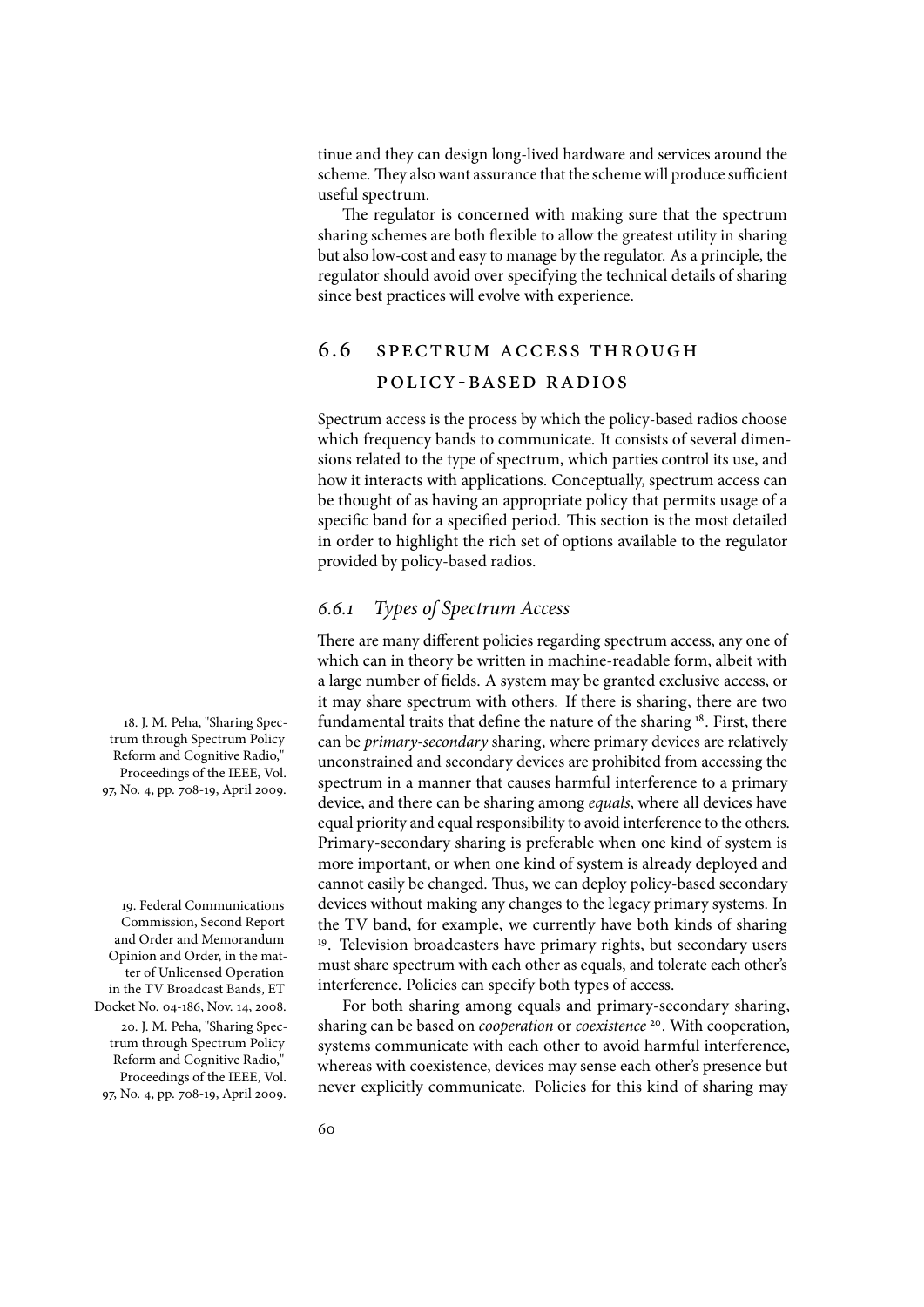mandate that a specific listen-before-talk (LBT) mechanism be used in this band, for example, or that all transmissions use spread spectrum modulation. Cooperation can generally lead to higher levels of spectrum efficiency, but then devices must be required by some authority to be designed to be interoperable. Thus, for example, a policy in a band with cooperation may require devices to listen for "beacons" in a specific signalling band, and cease all transmissions in the band once a beacon is detected.

With any of the forms of sharing described above, it is possible that a band may contain only licensed devices, only unlicensed devices, or some of each. Licenses are permission from a regulator to transmit, and they usually (although not always) come with some guarantee of exclusivity. Licenses always include constraints on how the spectrum can be accessed which must be included in machine-readable policies. The level of flexibility varies considerably, from FM radio where the location, power, and modulation scheme of all transmitters is specified to the most flexible cellular licenses which allow use of almost any technology provided that interference caused to adjacent bands and adjacent regions is below given thresholds. Unlicensed devices are allowed to operate without explicit permission from a regulator, but they do so contingent on following whatever rules were established for the band. These are the rules that must be included in machine-readable policies.

#### 6*.*6*.*2 *Control of Spectrum Access*

Spectrum access is controlled by policies. What are the mechanisms to distribute and manage policies that underpin the control of spectrum access? To address this question, it is necessary to examine where the policies come from, where they are ultimately used, and how the process is mediated.

#### *Where do Policies Come From*

Control over spectrum can be delegated through the leasing and subleasing of spectrum through policies. Policies originate from base spectrum regulatory authority. These can sublease to other agencies which in turn sublease, eventually leasing to a user.

The policies used to access spectrum must be valid in three ways. First, they must come from a source which is authorized to issue a policy. An end user needs to see not only the final policy, but also the chain of policies tracing back to a trusted root source. Because policies might be corrupted or maliciously modified in transit, the policies need to be cryptographically protected with a digital signature so that the end user can verify that each policy originated from the purported source <sup>21</sup>. Second, they must be consistent and not contradict other policies. <br>
21. W. Stallings, Network security es-The characteristics of the policies such as the spectrum bands and time period for each sub-policy must be a subset of the higher-level policies.

sential: applications and standards, Upper Saddle River, NJ : Prentice Hall, 2000.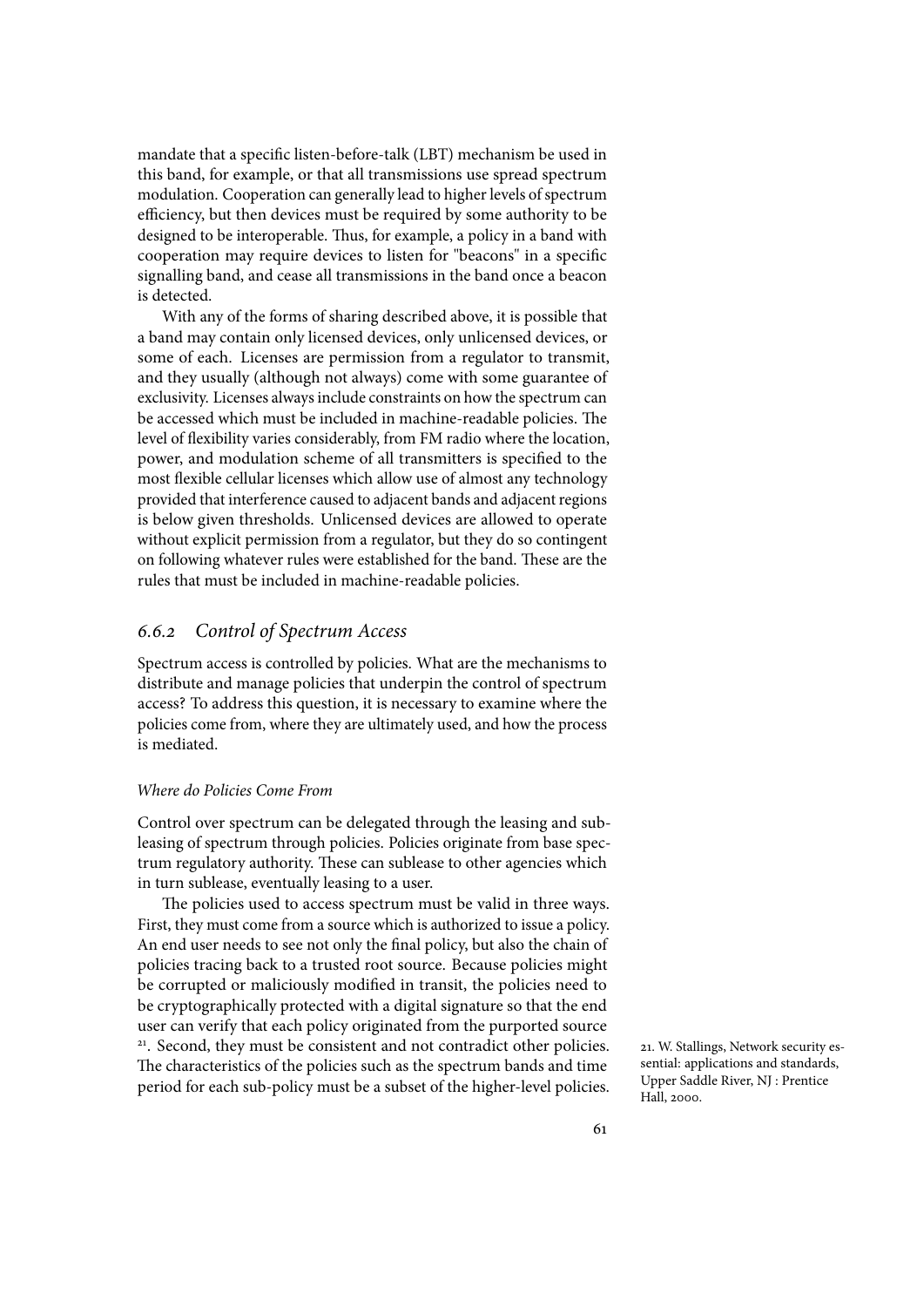Policy Language and Policy Architectures for Managing Cognitive Radio for Dynamic Spectrum Access Applications

Further, there may be other prohibitive policies that exclude use in certain bands. The end-user must validate the policy it uses against these other policies. To enable this validation and reasoning, the policies must 22. IEEE 1900.5 Working Group on be written in an appropriate machine readable form <sup>22</sup>. Third, they must apply to the situation that they are being applied. The end-user must validate that it meets the location, type of communication, and other conditions of the policy before it uses the policy.

> The base authority can grant such spectrum policies to multiple sub-entities which in turn can grant them to multiple sub-sub-entities. This process produces a distributed policy tree with each node only required to a) store the chain of policies to the root of the tree that validates its authority and b) manage issuing policies to their direct child nodes. Policies can be issued with the *entire chain in every policy* so that a child policy includes the parent, grandparent, etc. policies. This simplifies the policy validation since every policy contains all the required information for the end user to validate the policy. However, in an environment where a child policy changes often, this increases the burden on the system since the entire chain has to be sent every time. An alternate approach is a web approach where the *chain must be assembled from multiple policies*. Here the challenge is that the end user needs to have access to and be able to find all the policies in the chain. This can be simplified by embedding short "resource locator" information about the needed higher level policies. In this case, the parent policies are stored and only the child policy changes. Note that the public keys required for the digital signatures can be distributed either *embedded in the policies themselves* or according to a *separate infrastructure for distribution*.

#### *Where are Policies Used*

The end user of a policy could be the radio at either side of the connection. The side receiving the policies would control the choice of frequency band. The choice could be made by *the transmitter* or *the receiver*. In using a policy, it is possible for the two policy-based radios to be widely separated. Thus, in applying the policy the end-user must consider the situation at both sides of the connection. In some cases, both sides of the connection may hold their own set of policies and neither is controlling the choice. Because they are widely separated they may hold different spectrum awareness views. In the worst case, there may be no connection and the problem is for the radios to find a common spectrum 23. I.F. Akyildiz, W.Y. Lee, M.C. band to *rendezvous* in order to start communication <sup>23</sup>. Policies can also go to some other *third party* controlling entity that acts on their behalf. Some policies are *open-ended*; anyone holding the policy that meets the conditions of the policy may use the policy. Other policies are assigned to use by specific end users.

Vuran, S. Mohanty, "NeXt generationdynamic spectrum access cognitive radio wireless networks: A survey," Computer Networks, 50(13), 2127-2159, 2006.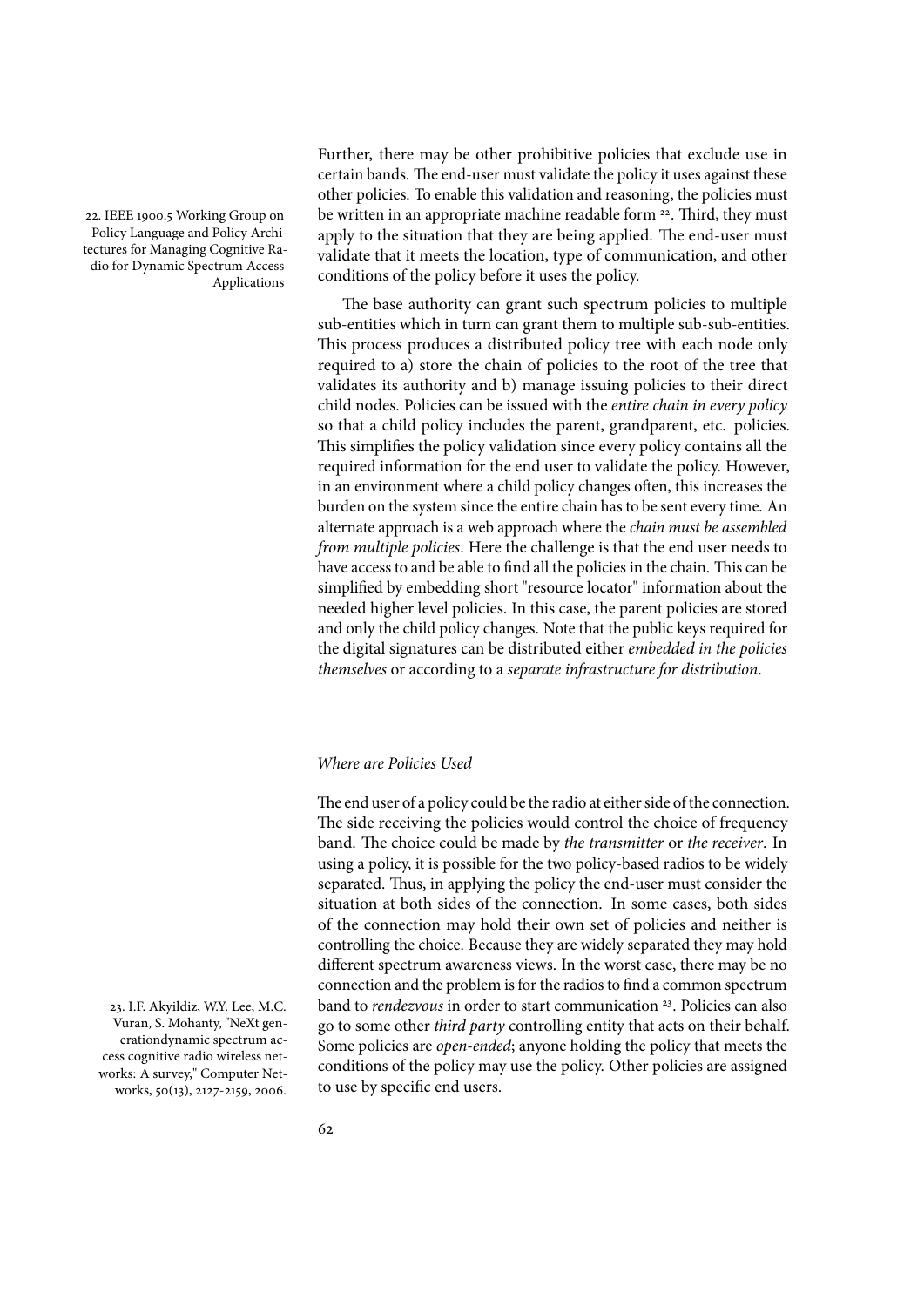#### *How are Policies Mediated*

In the above example, the policy's authority follows through specific organizations. More generally, these policies are mediated by a *spectrum manager*. The spectrum manager is responsible for gathering policies from appropriate agencies and distributing them to sub-lessees. A spectrum manager may be an agent within an organization or a separate designated third party.

There are several models for how spectrum policies can be distributed. In a *shared* model, a policy may give access to a set of end-users who must coordinate their access. At one extreme, the access is openended in terms of the number of users who are given access and as to the period that it is available. There may be operational limits to the number of users on a band (only so many radios can be at a location) or other limits (a band that is busy will simply not be used). Such shared use works better when there are rules or etiquette (e.g. listen before talk) to manage communication. To avoid channels from becoming overloaded and unusable, a *limited shared* model may be used where the set of users that have access are limited in number or time. At the other extreme is a *dedicated* model where a spectrum band may be given to only one end-user at a time. The limited and dedicated models require the spectrum manger to track which users have active policies at any given time. To better control the access, the spectrum manager may flag a policy as being *terminal*, meaning that it cannot be subleased further.

Policies can be created on an *as-needed* basis whereby the spectrum manager issues policies to the end user to fulfill specific needs. Policies can be *negotiated* whereby the end-user may make a request to a spectrum manager for a policy to fill a specific need. The spectrum manager responds with a policy that meets the request or with a message that the request cannot be met. In the latter case, the end user may make a revised request seeking to find the spectrum it needs. Policies can also be *premade* and warehoused in a database accessible to end users. Here a user visits the database, downloads suitable policies and makes its own decision about which policy to use. The premade model works best for distributing shared policies and for storing higher level policies that users can use to validate end-user policies. This section emphasizes the flexibility with which spectrum access can be managed through the use of policies. The design choices are summarized in the table below.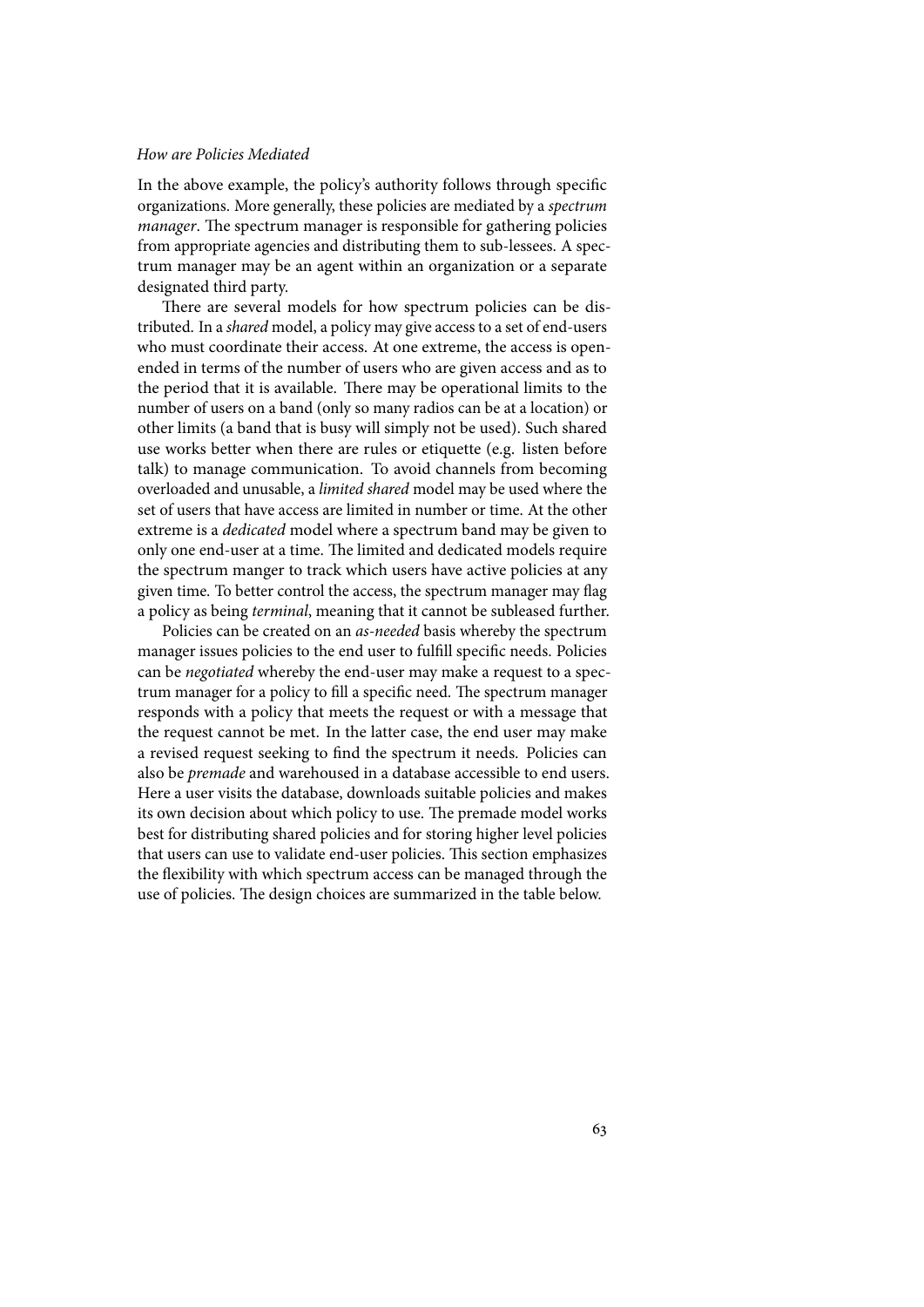Table 6.1: Design Choices

| Property                | <b>Design Choices</b>        |
|-------------------------|------------------------------|
| Spectrum priority       | Unlicensed                   |
|                         | Licensed                     |
| Sharing priority        | Primary-secondary            |
|                         | Equals                       |
| Sharing mechanism       | Cooperation                  |
|                         | Coexistance                  |
| Policy authentication   | Entire chain in every policy |
|                         | Chain must be assembled      |
|                         | from multiple policies       |
| Public key distribution | Embedded in policies         |
|                         | Separate infrastructure      |
| Policy choice           | By transmitter or receiver   |
|                         | Assigned by third party      |
|                         | Rendezvous                   |
| Policy assignment       | Open-ended                   |
|                         | Specific end users           |
| Spectrum exclusivity    | Open shared (unlicensed)     |
|                         | Limited shared               |
|                         | Dedicated                    |
| Policy creation         | As-needed                    |
|                         | Negotiated                   |
|                         | Premade                      |

#### 6.7 getting started

The previous sections describe the flexibility that is possible using policybased radios. How does a regulatory authority get started? The regulator should choose a set of bands that has suitable characteristics such as being underutilized in geographic areas of interest, relatively stable incumbent users, sufficient spectrum to be useful for entrants, and available radio equipment to operate in the spectrum. In the US and UK, they have selected TV white space access in TV bands because it provides a large amount of spectrum for broadband access in rural areas and is of sufficient interest that radio manufacturers have developed broadband access radio equipment to operate in the band.

In many countries, the users of a band are not fully documented. There may be informal agreements or simply "squatters" using the band without permission. The US, for instance, has many wireless microphones operating in the TV band. To understand the actual use may require surveys of known spectrum managers as well as field surveys with a spectrum analyzer and other measurement tools.

At this point the regulator needs to develop a regulatory framework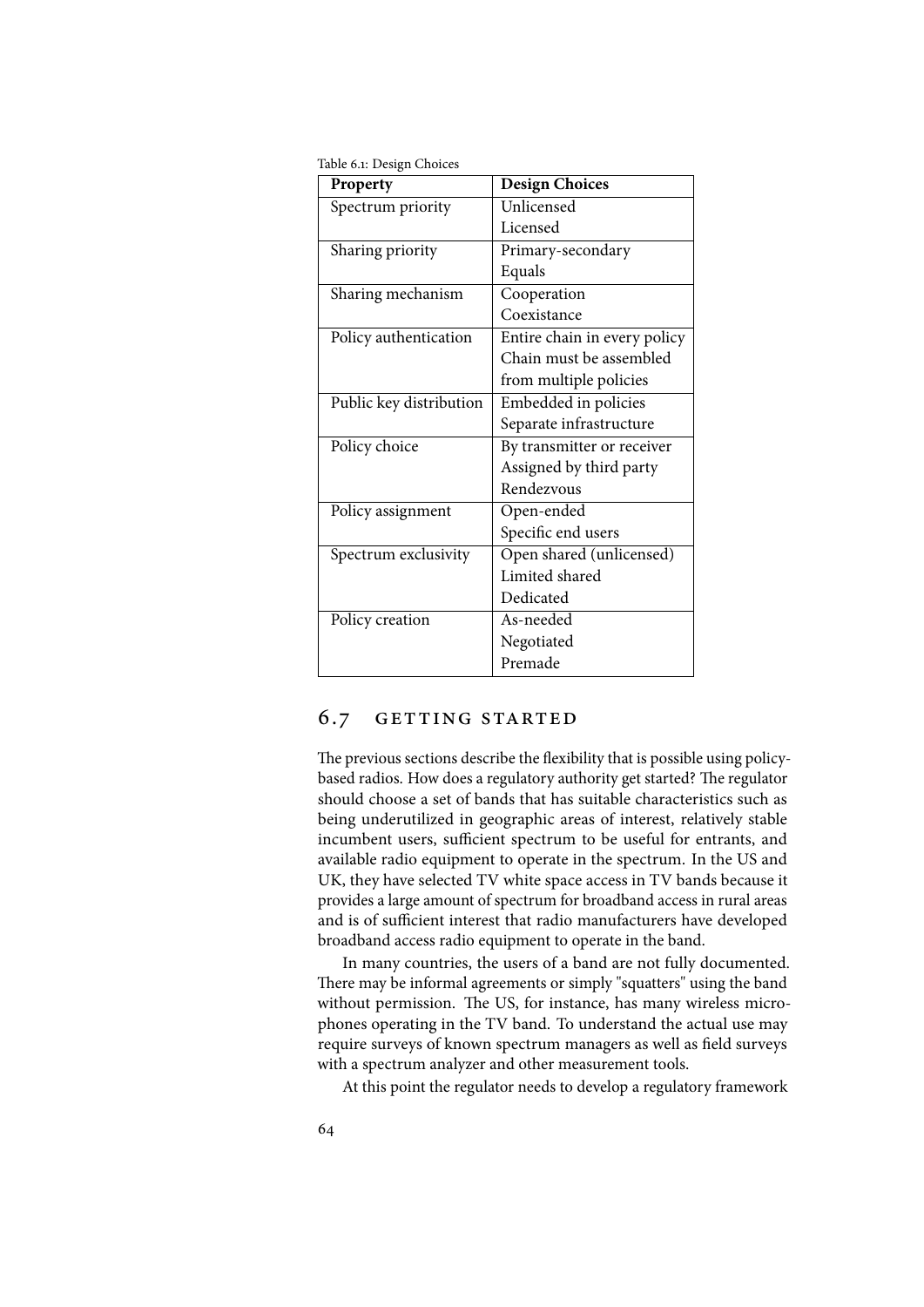for entrant operation in the band. The US and the UK both have significant work in this area <sup>24 25</sup>. However, experimental licenses, and 24. Federal Communications Comtest deployments may be a useful approach as is being done in many countries.

A policy database needs to be created with policies that protect the incumbent users while giving access to the entrants. The capabilities of the database depend on the expected usage. A simple web interface with downloadable lists of policies may be sufficient for a small scale or relatively static scenario. More demanding scenarios will require more powerful database mechanisms.

The regulator may wish to license outside parties to play important roles rather than play all those roles itself. In the case of TV white spaces, for example, the U.S. has certified a dozen different entities to operate the databases that a white space device must query periodically to find out which bands are available at its location <sup>26</sup>. While the FCC will remain 26. Federal Communications Cominvolved in the data that goes into the database, the FCC can leave all interactions with end users to the operators of these databases. Since the entire system depends on correct operation of the databases, the FCC must certify database operators.

An alternative to this approach would be for a regulator to provide a spectrum license to a *band manager*, an approach that was made legal in the US in 2004<sup>27</sup>, and leave nearly all of the technical decisions to the band manager. This band manager may even be a profit-seeking company and may charge for access. Where there is concern that one band manager may act as a monopolist, it is possible to create multiple bands with different band managers. The band manager approach is likely to be effective in some cases, and ineffective in others depending on transaction costs relative to the value of the spectrum lease <sup>28</sup>. Standardized machine readable policy languages will lower transaction costs and foster competition between bands.

When there is sharing, regulators also need ways of mitigating the effects of harmful interference, both a priori and a posteriori. Beginning with the former, as with traditional radios, processes will likely be needed to certify that policy-based radios are safe. However, as discussed by Peha<sup>29</sup>, certification is more complex with policy-based radios, in part 29. J. M. Peha, "Sharing Spectrum because the behavior of these radios can change when the policy inputs change, and in part because there may be many heterogeneous devices interacting with each other. Regulators around the world are working on improving certification.

Regulators also need processes to respond to harmful interference after it has been found to occur. Given that the policy-based technology allows rapid changes in devices that have already been deployed, it would be best if the regulatory decisions that might motivate such changes could also be rapid, perhaps facilitated by forums where those operating in a given band can meet directly to discuss problems without requiring all communications to pass through the regulator <sup>30</sup>.

mission, Third Memorandum Opinion and Order, in the matter of Unlicensed Operation in the TV Broadcast Bands, ET Docket No. 04-186, April 5, 2012.

25. Ofcom, "TV White Spaces: A consultation on White Space Device Requirements," November 22, 2012.

mission, Order, in the matter of Unlicensed Operation in the TV Broadcast Bands, ET Docket No. 04-186, Jan. 26, 2011.

27. Federal Communications Commission, Second Report and Order, Order on Reconsideration, and Second Further Notice of Proposed Rulemaking, In the Matter of Promoting Efficient Use of Spectrum Through Elimination of Barriers to the Development of Secondary Markets, WT Dkt No. 00-230, Sept. 2004.

28. J. M. Peha, "Sharing Spectrum through Spectrum Policy Reform and Cognitive Radio," Proceedings of the IEEE, Vol. 97, No. 4, pp. 708- 19, April 2009.

through Spectrum Policy Reform and Cognitive Radio," Proceedings of the IEEE, Vol. 97, No. 4, pp. 708- 19, April 2009.

30. J. M. Peha, "Spectrum Sharing in the Gray Space," Telecommunications Policy, Vol. 37 No. 2-3, March, 2013, pp. 167-77.